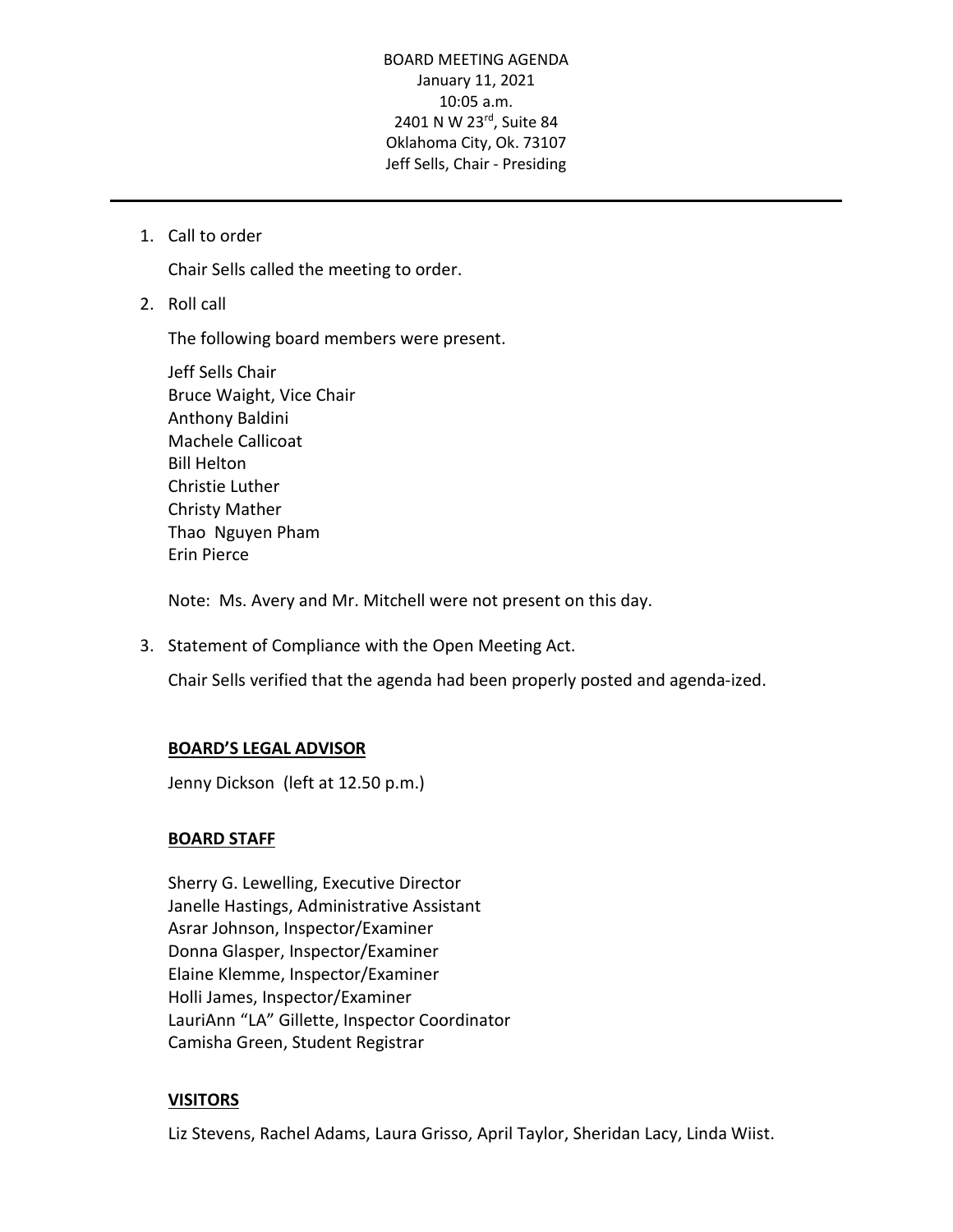4. Discussion and Possible Action to Approve or Disapprove Board Meeting Minutes from November 9, 2020 and November 30, 2020

A motion was made by Mr. Helton and seconded by Ms. Nguyen Pham to approve the Board Meeting Minutes from November 9, 2020 and November 30, 2020.

## **VOTING:**

Waight, yes; Baldini, yes; Callicoat, yes; Helton, yes; Luther, yes; Mather, yes; Nguyen Pham, yes; Pierce, yes.

## **Motion Passed.**

5. Discussion and possible action to approve or disapprove budget report (November 1, 2020 to December 31, 2020) – Brandy Bahm, OMES, Agency Business Services

Mr. Sells read the budget report (Ms. Bahm was not present) which showed that all departments are operating under budget.

A motion was made by Mr. Helton and seconded by Mr. Waight to approve budget report (November 1, 2020 to December 31, 2020)

# **VOTING:**

Waight, yes; Baldini, yes; Callicoat, yes; Helton, yes; Luther, yes; Mather, yes; Nguyen Pham, yes; Pierce, yes.

## **Motion Passed.**

6. Public comment- Opportunity for the board to receive public comments. Each speaker is limited to three minutes. Comments must be related to items listed on the agenda.

No requests were heard.

7. Director's report and possible discussion– Sherry G. Lewelling

Ms. Lewelling gave a brief report, stating that there were 482 actual inspections, 87 attempted inspections and 2 schools.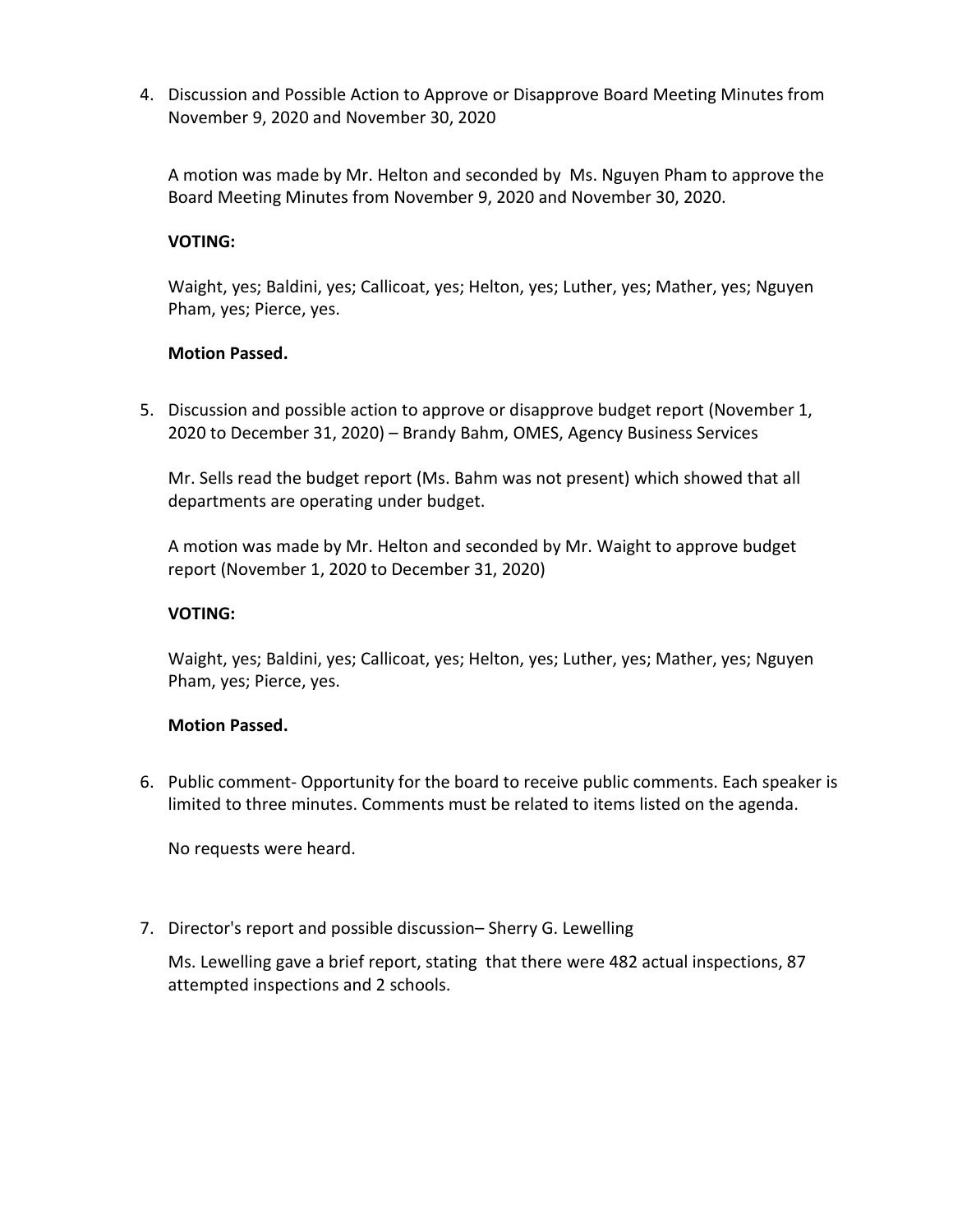8. Massage Therapy Report – Laura Grisso

Ms. Grisso reported that the Massage Therapy Advisory Board met on December 17, 2020 and discussed legislation being submitted, FAQ's (Frequently Asked Questions) being considered for posting on the website, results from survey were inconclusive, with about 50% of respondents being for establishment licensure and about 50% being against it. What was helpful were the comments from survey that gave us insight into some misunderstanding about the purpose of the Massage Therapy Advisory Board, the State Board of Cosmetology and Barbering and establishment licensure.

9. Discussion and Possible Action to Approve or Disapprove Massage Therapy Legislation

Ms. Grisso went over some changes that were made to Massage Therapy legislation including the removal of the section referring to grandfathering, added the requirement to register for and pass the Board's safety and sanitation exam, added language that specifies what is allowed under a temporary work permit, and removed the language that would prohibit restrictions of hours of operation by municipalities.

59 O.S. § 4200.4 Authority of State Board of Cosmetology and Barbering Advisory Board on Massage Therapy – License fees

59 O.S. § 4200.5 License requirements

59 O.S. § 4200.7 Massage therapy schools – License required – Instruction as massage therapist

59 O.S. § 4200.9 Out-of-state license holders – License renewal – Inactive status – Fees

59 O.S. § 4200.9.1 Proposed addition

59 O.S. § 4200.9.2 Proposed addition

59 O.S. § 4200.10 Preemption

A motion was made by Mr. Helton and seconded by Ms. Callicoat to approve Massage Therapy Legislation.

## **VOTING:**

Waight, yes; Baldini, yes; Callicoat, yes; Helton, yes; Luther, yes; Mather, yes; Nguyen Pham, yes; Pierce, yes.

## **Motion Passed.**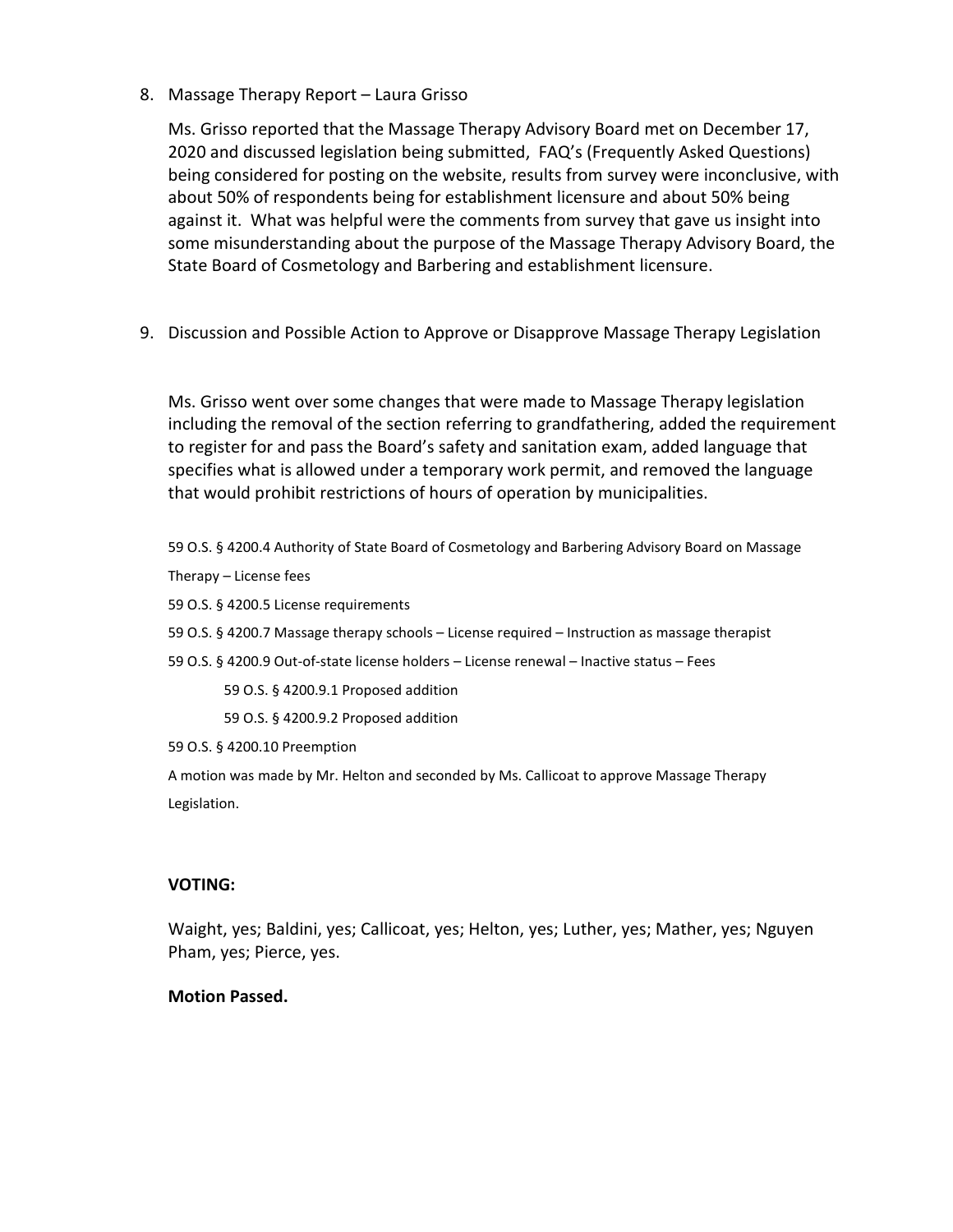10. Website Committee Report – Jeff Sells

Mr. Sells said the Website Committee has not had a chance to meet due to illness, vacations, etc. The new website is still under development and not for public view and we are now allowed to do committee meetings via Zoom.

11. Discussion and possible action to approve or disapprove website committee recommendations.

No action was taken on this item.

12. Discussion and possible action to approve or disapprove the Salary Administrative plan for Calendar year 2021

Ms. Lewelling read the salary administration plan in accordance with Merit rule 260-25- 7-1.1 (https://omes.ok.gov/sites/g/files/gmc316/f/MeritRulesTitle260.pdf)

A motion was made by Mr. Helton and seconded by Ms. Mather to approve the Salary Administrative pay for Calendar year 2021.

## **VOTING:**

Waight, yes; Baldini, yes; Callicoat, yes; Helton, yes; Luther, yes; Mather, yes; Nguyen Pham, yes; Pierce, yes.

## **Motion Passed.**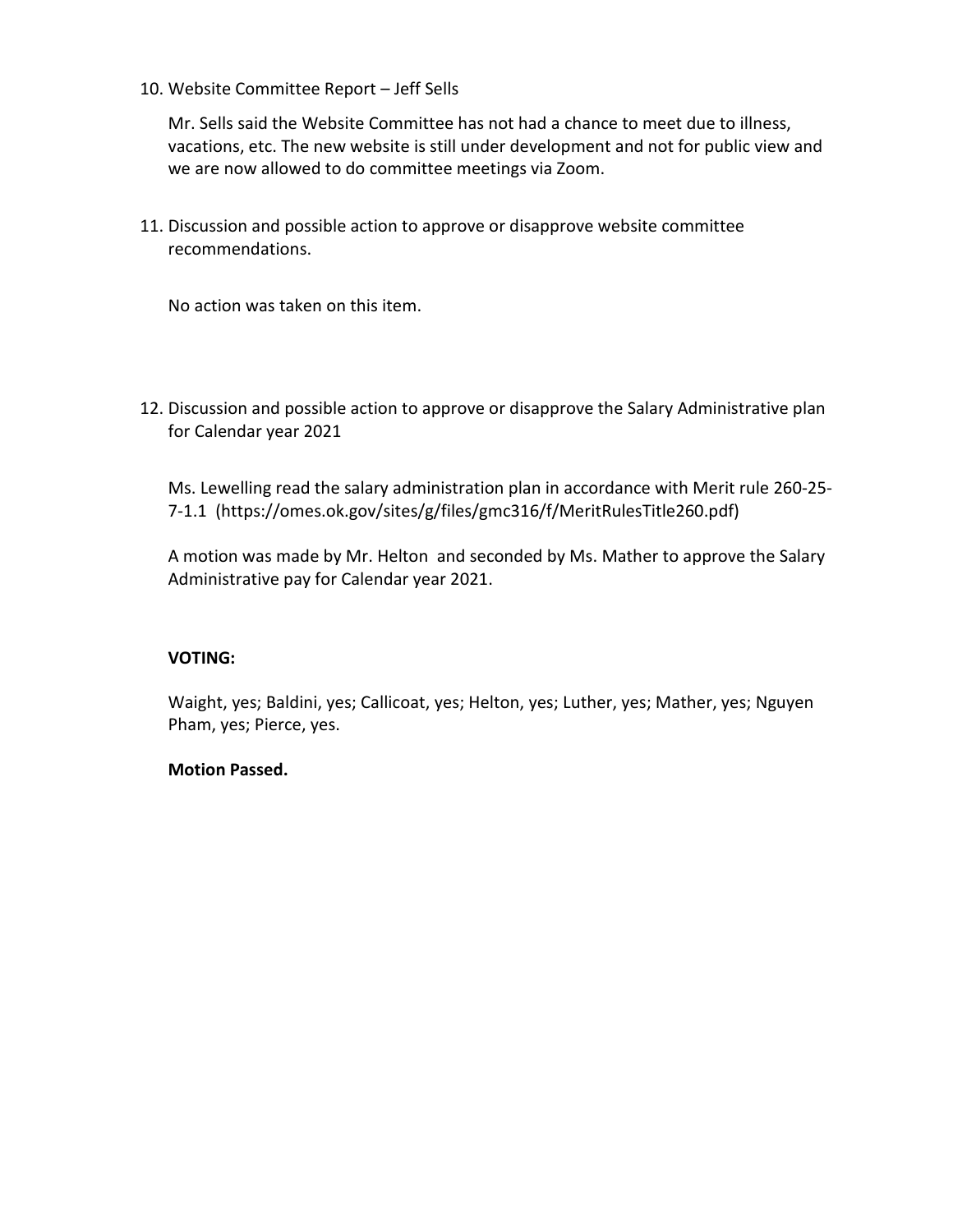13. Discussion and possible action to enter into executive session pursuant to 25 O.S.

§307(B)(2) to discuss performance review of Executive Director, Sherry G. Lewelling

- a. Vote to enter Executive Session
- b. Exit Executive Session and vote to re-enter Open Session
- c. Vote on matters discussed in Executive Session

A motion was made by Mr. Helton and seconded by Ms. Nguyen Pham to enter Executive Session.

11.04 am

NO VOTING: Mr. Sells did not call for a vote.

#### \*\*\*EXECUTIVE SESSION\*\*\*

A motion was made by Mr. Helton and seconded by Ms. Luther to re enter Open Session.

12.35 pm.

#### **VOTING:**

Waight, yes; Baldini, yes; Callicoat, yes; Helton, yes; Luther, yes; Mather, yes; Nguyen Pham, yes; Pierce, yes.

## **Motion Passed.**

14. Director's evaluation Report

A motion was made by Mr. Helton and seconded by Mr. Waight to accept Ms.

Lewelling's evaluation and that exceeds standards.

#### **VOTING:**

Waight, yes; Baldini, yes; Callicoat, yes; Helton, yes; Luther, yes; Mather, yes; Nguyen Pham, yes; Pierce, yes.

#### **Motion Passed.**